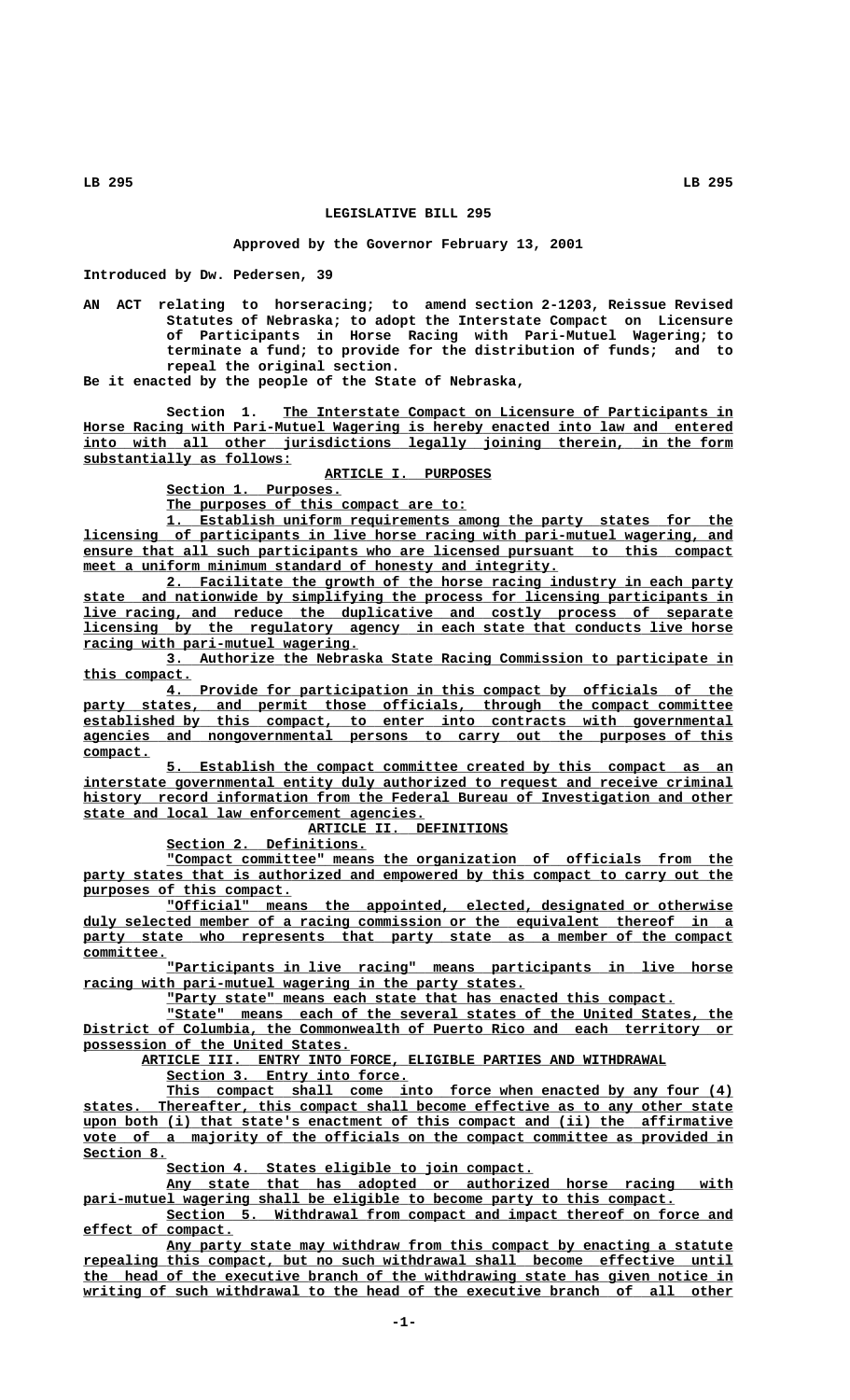party states. If as a result of withdrawals participation in this compact  **\_\_\_\_\_\_\_\_\_\_\_\_\_\_\_\_\_\_\_\_\_\_\_\_\_\_\_\_\_\_\_\_\_\_\_\_\_\_\_\_\_\_\_\_\_\_\_\_\_\_\_\_\_\_\_\_\_\_\_\_\_\_\_\_\_\_\_\_\_\_\_\_\_\_\_\_\_\_ decreases to less than three (3) party states, this compact no longer shall be** in force and effect unless and until there are at least three (3) or more party states again participating in this compact.

**ARTICLE IV. COMPACT COMMITTEE** 

 **\_\_\_\_\_\_\_\_\_\_\_\_\_\_\_\_\_\_\_\_\_\_\_\_\_\_\_\_\_\_\_\_\_\_\_\_\_\_\_\_\_\_ Section 6. Compact committee established.**

There is hereby created an interstate governmental entity to be  **\_\_\_\_\_\_\_\_\_\_\_\_\_\_\_\_\_\_\_\_\_\_\_\_\_\_\_\_\_\_\_\_\_\_\_\_\_\_\_\_\_\_\_\_\_\_\_\_\_\_\_\_\_\_\_\_\_\_\_\_\_\_\_\_\_\_\_\_\_\_\_\_\_\_\_\_\_\_ known as the "compact committee," which shall be comprised of one (1) official** from the racing commission or its equivalent in each party state. The  **\_\_\_\_\_\_\_\_\_\_\_\_\_\_\_\_\_\_\_\_\_\_\_\_\_\_\_\_\_\_\_\_\_\_\_\_\_\_\_\_\_\_\_\_\_\_\_\_\_\_\_\_\_\_\_\_\_\_\_\_\_\_\_\_\_\_\_\_\_\_\_\_\_\_\_\_\_\_ Nebraska State Racing Commission shall designate one of its members to \_\_\_\_\_\_\_\_\_\_\_\_\_\_\_\_\_\_\_\_\_\_\_\_\_\_\_\_\_\_\_\_\_\_\_\_\_\_\_\_\_\_\_\_\_\_\_\_\_\_\_\_\_\_\_\_\_\_\_\_\_\_\_\_\_\_\_\_\_\_\_\_\_\_\_\_\_\_ represent the State of Nebraska as the compact committee official. A compact \_\_\_\_\_\_\_\_\_\_\_\_\_\_\_\_\_\_\_\_\_\_\_\_\_\_\_\_\_\_\_\_\_\_\_\_\_\_\_\_\_\_\_\_\_\_\_\_\_\_\_\_\_\_\_\_\_\_\_\_\_\_\_\_\_\_\_\_\_\_\_\_\_\_\_\_\_\_ committee official shall be appointed, serve and be subject to removal in \_\_\_\_\_\_\_\_\_\_\_\_\_\_\_\_\_\_\_\_\_\_\_\_\_\_\_\_\_\_\_\_\_\_\_\_\_\_\_\_\_\_\_\_\_\_\_\_\_\_\_\_\_\_\_\_\_\_\_\_\_\_\_\_\_\_\_\_\_\_\_\_\_\_\_\_\_\_ accordance with the laws of the party state he represents. Pursuant to the \_\_\_\_\_\_\_\_\_\_\_\_\_\_\_\_\_\_\_\_\_\_\_\_\_\_\_\_\_\_\_\_\_\_\_\_\_\_\_\_\_\_\_\_\_\_\_\_\_\_\_\_\_\_\_\_\_\_\_\_\_\_\_\_\_\_\_\_\_\_\_\_\_\_\_\_\_\_ laws of his party state, each official shall have the assistance of his \_\_\_\_\_\_\_\_\_\_\_\_\_\_\_\_\_\_\_\_\_\_\_\_\_\_\_\_\_\_\_\_\_\_\_\_\_\_\_\_\_\_\_\_\_\_\_\_\_\_\_\_\_\_\_\_\_\_\_\_\_\_\_\_\_\_\_\_\_\_\_\_\_\_\_\_\_\_ state's racing commission or the equivalent thereof in considering issues \_\_\_\_\_\_\_\_\_\_\_\_\_\_\_\_\_\_\_\_\_\_\_\_\_\_\_\_\_\_\_\_\_\_\_\_\_\_\_\_\_\_\_\_\_\_\_\_\_\_\_\_\_\_\_\_\_\_\_\_\_\_\_\_\_\_\_\_\_\_\_\_\_\_\_\_\_\_ related to licensing of participants in live racing and in fulfilling his \_\_\_\_\_\_\_\_\_\_\_\_\_\_\_\_\_\_\_\_\_\_\_\_\_\_\_\_\_\_\_\_\_\_\_\_\_\_\_\_\_\_\_\_\_\_\_\_\_\_\_\_\_\_\_\_\_\_\_\_\_\_\_\_\_\_\_\_\_\_\_\_\_\_\_\_\_\_ responsibilities as the representative from his state to the compact \_\_\_\_\_\_\_\_\_\_\_\_\_\_\_\_\_\_\_\_\_\_\_\_\_\_\_\_\_\_\_\_\_\_\_\_\_\_\_\_\_\_\_\_\_\_\_\_\_\_\_\_\_\_\_\_\_\_\_\_\_\_\_\_\_\_\_\_\_\_\_\_\_\_\_\_\_\_ committee. If an official representing the State of Nebraska is unable to** perform any duty in connection with the powers and duties of the compact  **\_\_\_\_\_\_\_\_\_\_\_\_\_\_\_\_\_\_\_\_\_\_\_\_\_\_\_\_\_\_\_\_\_\_\_\_\_\_\_\_\_\_\_\_\_\_\_\_\_\_\_\_\_\_\_\_\_\_\_\_\_\_\_\_\_\_\_\_\_\_\_\_\_\_\_\_\_\_ committee, the Nebraska State Racing Commission shall designate another of its**  $members or its executive secretary as an alternate who shall serve and$ </u>  **\_\_\_\_\_\_\_\_\_\_\_\_\_\_\_\_\_\_\_\_\_\_\_\_\_\_\_\_\_\_\_\_\_\_\_\_\_\_\_\_\_\_\_\_\_\_\_\_\_\_\_\_\_\_\_\_\_\_\_\_\_\_\_\_\_\_\_\_\_\_\_\_\_\_\_\_\_\_ represent the State of Nebraska as its official on the compact committee until \_\_\_\_\_\_\_\_\_\_\_\_\_\_\_\_\_\_\_\_\_\_\_\_\_\_\_\_\_\_\_\_\_\_\_\_\_\_\_\_\_\_\_\_\_\_\_\_\_\_\_\_\_\_\_\_\_\_\_\_\_\_\_\_\_\_\_\_\_\_\_\_\_\_\_\_\_\_ the commission determines that the original representative official is able \_\_\_\_\_\_\_\_\_\_\_\_\_\_\_\_\_\_\_\_\_\_\_\_\_\_\_\_\_\_\_\_\_\_\_\_\_\_\_\_\_\_\_\_\_\_\_\_\_\_\_\_\_\_\_\_\_\_\_\_\_\_\_\_\_\_\_\_\_\_\_\_\_\_\_\_\_\_ once again to perform the duties as that party state's representative official \_\_\_\_\_\_\_\_\_\_\_\_\_\_\_\_\_\_\_\_\_\_\_\_\_\_\_\_\_\_\_\_\_\_\_\_\_\_\_\_\_\_\_\_\_\_\_\_\_\_\_\_\_\_\_\_\_\_\_\_\_\_\_\_\_\_\_\_\_\_\_\_\_\_\_\_\_\_ on the compact committee. The designation of an alternate shall be \_\_\_\_\_\_\_\_\_\_\_\_\_\_\_\_\_\_\_\_\_\_\_\_\_\_\_\_\_\_\_\_\_\_\_\_\_\_\_\_\_\_\_\_\_\_\_\_\_\_\_\_\_\_\_\_\_\_\_\_\_\_\_\_\_\_\_\_\_\_\_\_\_\_\_\_\_\_ communicated by the Nebraska State Racing Commission to the compact committee \_\_\_\_\_\_\_\_\_\_\_\_\_\_\_\_\_\_\_\_\_\_\_\_\_\_\_\_\_\_\_\_\_\_\_\_\_\_ as the committee's bylaws may provide.**

 **\_\_\_\_\_\_\_\_\_\_\_\_\_\_\_\_\_\_\_\_\_\_\_\_\_\_\_\_\_\_\_\_\_\_\_\_\_\_\_\_\_\_\_\_\_\_\_\_\_\_\_ Section 7. Powers and duties of compact committee.**

In order to carry out the purposes of this compact, the compact committee is hereby granted the power and duty to:

 **\_\_\_\_\_\_\_\_\_\_\_\_\_\_\_\_\_\_\_\_\_\_\_\_\_\_\_\_\_\_\_\_\_\_\_\_\_\_\_\_\_\_\_\_\_\_\_\_\_\_\_\_\_\_\_\_\_\_\_\_\_\_\_\_\_\_\_\_ 1. Determine which categories of participants in live racing, \_\_\_\_\_\_\_\_\_\_\_\_\_\_\_\_\_\_\_\_\_\_\_\_\_\_\_\_\_\_\_\_\_\_\_\_\_\_\_\_\_\_\_\_\_\_\_\_\_\_\_\_\_\_\_\_\_\_\_\_\_\_\_\_\_\_\_\_\_\_\_\_\_\_\_\_\_\_ including but not limited to owners, trainers, jockeys, grooms, mutuel clerks, \_\_\_\_\_\_\_\_\_\_\_\_\_\_\_\_\_\_\_\_\_\_\_\_\_\_\_\_\_\_\_\_\_\_\_\_\_\_\_\_\_\_\_\_\_\_\_\_\_\_\_\_\_\_\_\_\_\_\_\_\_\_\_\_\_\_\_\_\_\_\_\_\_\_\_\_\_\_ racing officials, veterinarians, and farriers, should be licensed by the \_\_\_\_\_\_\_\_\_\_\_\_\_\_\_\_\_\_\_\_\_\_\_\_\_\_\_\_\_\_\_\_\_\_\_\_\_\_\_\_\_\_\_\_\_\_\_\_\_\_\_\_\_\_\_\_\_\_\_\_\_\_\_\_\_\_\_\_\_\_\_\_\_\_\_\_\_\_ committee, and establish the requirements for the initial licensure of \_\_\_\_\_\_\_\_\_\_\_\_\_\_\_\_\_\_\_\_\_\_\_\_\_\_\_\_\_\_\_\_\_\_\_\_\_\_\_\_\_\_\_\_\_\_\_\_\_\_\_\_\_\_\_\_\_\_\_\_\_\_\_\_\_\_\_\_\_\_\_\_\_\_\_\_\_\_ applicants in each such category, the term of the license for each category,** and the requirements for renewal of licenses in each category. Provided, however, that with regard to requests for criminal history record information  **\_\_\_\_\_\_\_\_\_\_\_\_\_\_\_\_\_\_\_\_\_\_\_\_\_\_\_\_\_\_\_\_\_\_\_\_\_\_\_\_\_\_\_\_\_\_\_\_\_\_\_\_\_\_\_\_\_\_\_\_\_\_\_\_\_\_\_\_\_\_\_\_\_\_\_\_\_\_ on each applicant for a license, and with regard to the effect of a criminal** record on the issuance or renewal of a license, the compact committee shall  **\_\_\_\_\_\_\_\_\_\_\_\_\_\_\_\_\_\_\_\_\_\_\_\_\_\_\_\_\_\_\_\_\_\_\_\_\_\_\_\_\_\_\_\_\_\_\_\_\_\_\_\_\_\_\_\_\_\_\_\_\_\_\_\_\_\_\_\_\_\_\_\_\_\_\_\_\_\_ determine for each category of participants in live racing which licensure \_\_\_\_\_\_\_\_\_\_\_\_\_\_\_\_\_\_\_\_\_\_\_\_\_\_\_\_\_\_\_\_\_\_\_\_\_\_\_\_\_\_\_\_\_\_\_\_\_\_\_\_\_\_\_\_\_\_\_\_\_\_\_\_\_\_\_\_\_\_\_\_\_\_\_\_\_\_ requirements for that category are, in its judgment, the most restrictive \_\_\_\_\_\_\_\_\_\_\_\_\_\_\_\_\_\_\_\_\_\_\_\_\_\_\_\_\_\_\_\_\_\_\_\_\_\_\_\_\_\_\_\_\_\_\_\_\_\_\_\_\_\_\_\_\_\_\_\_\_\_\_\_\_\_\_\_\_\_\_\_\_\_\_\_\_\_ licensure requirements of any party state for that category and shall adopt \_\_\_\_\_\_\_\_\_\_\_\_\_\_\_\_\_\_\_\_\_\_\_\_\_\_\_\_\_\_\_\_\_\_\_\_\_\_\_\_\_\_\_\_\_\_\_\_\_\_\_\_\_\_\_\_\_\_\_\_\_\_\_\_\_\_\_\_\_\_\_\_\_\_\_\_\_\_ licensure requirements for that category that are, in its judgment, comparable \_\_\_\_\_\_\_\_\_\_\_\_\_\_\_\_\_\_\_\_\_\_\_\_\_\_\_\_\_\_\_\_\_\_\_\_\_\_\_ to those most restrictive requirements.**

 **\_\_\_\_\_\_\_\_\_\_\_\_\_\_\_\_\_\_\_\_\_\_\_\_\_\_\_\_\_\_\_\_\_\_\_\_\_\_\_\_\_\_\_\_\_\_\_\_\_\_\_\_\_\_\_\_\_\_\_\_\_\_\_\_\_\_\_\_ 2. Investigate applicants for a license from the compact committee \_\_\_\_\_\_\_\_\_\_\_\_\_\_\_\_\_\_\_\_\_\_\_\_\_\_\_\_\_\_\_\_\_\_\_\_\_\_\_\_\_\_\_\_\_\_\_\_\_\_\_\_\_\_\_\_\_\_\_\_\_\_\_\_\_\_\_\_\_\_\_\_\_\_\_\_\_\_ and, as permitted by federal and state law, gather information on such \_\_\_\_\_\_\_\_\_\_\_\_\_\_\_\_\_\_\_\_\_\_\_\_\_\_\_\_\_\_\_\_\_\_\_\_\_\_\_\_\_\_\_\_\_\_\_\_\_\_\_\_\_\_\_\_\_\_\_\_\_\_\_\_\_\_\_\_\_\_\_\_\_\_\_\_\_\_ applicants, including criminal history record information from the Federal** Bureau of Investigation and relevant state and local law enforcement agencies,  **\_\_\_\_\_\_\_\_\_\_\_\_\_\_\_\_\_\_\_\_\_\_\_\_\_\_\_\_\_\_\_\_\_\_\_\_\_\_\_\_\_\_\_\_\_\_\_\_\_\_\_\_\_\_\_\_\_\_\_\_\_\_\_\_\_\_\_\_\_\_\_\_\_\_\_\_\_\_ and, where appropriate, from the Royal Canadian Mounted Police and law \_\_\_\_\_\_\_\_\_\_\_\_\_\_\_\_\_\_\_\_\_\_\_\_\_\_\_\_\_\_\_\_\_\_\_\_\_\_\_\_\_\_\_\_\_\_\_\_\_\_\_\_\_\_\_\_\_\_\_\_\_\_\_\_\_\_\_\_\_\_\_\_\_\_\_\_\_\_ enforcement agencies of other countries, necessary to determine whether a \_\_\_\_\_\_\_\_\_\_\_\_\_\_\_\_\_\_\_\_\_\_\_\_\_\_\_\_\_\_\_\_\_\_\_\_\_\_\_\_\_\_\_\_\_\_\_\_\_\_\_\_\_\_\_\_\_\_\_\_\_\_\_\_\_\_\_\_\_\_\_\_\_\_\_\_\_\_ license should be issued under the licensure requirements established by the \_\_\_\_\_\_\_\_\_\_\_\_\_\_\_\_\_\_\_\_\_\_\_\_\_\_\_\_\_\_\_\_\_\_\_\_\_\_\_\_\_\_\_\_\_\_\_\_\_\_\_\_\_\_\_\_\_\_\_\_\_\_\_\_\_\_\_\_\_\_\_\_\_\_\_\_\_\_ committee as provided in paragraph 1 above. Only officials on, and employees \_\_\_\_\_\_\_\_\_\_\_\_\_\_\_\_\_\_\_\_\_\_\_\_\_\_\_\_\_\_\_\_\_\_\_\_\_\_\_\_\_\_\_\_\_\_\_\_\_\_\_\_\_\_\_\_\_\_\_\_\_\_\_\_\_\_\_\_\_\_\_\_\_\_\_\_\_\_ of, the compact committee may receive and review such criminal history record \_\_\_\_\_\_\_\_\_\_\_\_\_\_\_\_\_\_\_\_\_\_\_\_\_\_\_\_\_\_\_\_\_\_\_\_\_\_\_\_\_\_\_\_\_\_\_\_\_\_\_\_\_\_\_\_\_\_\_\_\_\_\_\_\_\_\_\_\_\_\_\_\_\_\_\_\_\_ information, and those officials and employees may use that information only** for the purposes of this compact. No such official or employee may disclose  **\_\_\_\_\_\_\_\_\_\_\_\_\_\_\_\_\_\_\_\_\_\_\_\_\_\_\_\_\_\_\_\_\_\_\_\_\_\_\_\_\_\_\_\_\_\_\_\_\_\_\_\_\_\_\_\_\_\_\_\_\_\_\_\_\_\_\_\_\_\_\_\_\_\_\_\_\_\_ or disseminate such information to any person or entity other than another \_\_\_\_\_\_\_\_\_\_\_\_\_\_\_\_\_\_\_\_\_\_\_\_\_\_\_\_\_\_\_\_\_\_\_\_\_\_\_\_\_\_\_\_\_\_\_\_\_\_\_\_\_\_\_\_\_\_\_\_\_\_\_\_\_\_\_\_\_\_\_\_\_\_\_\_\_\_ official on or employee of the compact committee. The fingerprints of each \_\_\_\_\_\_\_\_\_\_\_\_\_\_\_\_\_\_\_\_\_\_\_\_\_\_\_\_\_\_\_\_\_\_\_\_\_\_\_\_\_\_\_\_\_\_\_\_\_\_\_\_\_\_\_\_\_\_\_\_\_\_\_\_\_\_\_\_\_\_\_\_\_\_\_\_\_\_ applicant for a license from the compact committee shall be taken by the \_\_\_\_\_\_\_\_\_\_\_\_\_\_\_\_\_\_\_\_\_\_\_\_\_\_\_\_\_\_\_\_\_\_\_\_\_\_\_\_\_\_\_\_\_\_\_\_\_\_\_\_\_\_\_\_\_\_\_\_\_\_\_\_\_\_\_\_\_\_\_\_\_\_\_\_\_\_ compact committee, its employees, or its designee and, pursuant to Public Law \_\_\_\_\_\_\_\_\_\_\_\_\_\_\_\_\_\_\_\_\_\_\_\_\_\_\_\_\_\_\_\_\_\_\_\_\_\_\_\_\_\_\_\_\_\_\_\_\_\_\_\_\_\_\_\_\_\_\_\_\_\_\_\_\_\_\_\_\_\_\_\_\_\_\_\_\_\_ 92-544 or Public Law 100-413, shall be forwarded to a state identification \_\_\_\_\_\_\_\_\_\_\_\_\_\_\_\_\_\_\_\_\_\_\_\_\_\_\_\_\_\_\_\_\_\_\_\_\_\_\_\_\_\_\_\_\_\_\_\_\_\_\_\_\_\_\_\_\_\_\_\_\_\_\_\_\_\_\_\_\_\_\_\_\_\_\_\_\_\_ bureau, or to the Association of Racing Commissioners, International, an \_\_\_\_\_\_\_\_\_\_\_\_\_\_\_\_\_\_\_\_\_\_\_\_\_\_\_\_\_\_\_\_\_\_\_\_\_\_\_\_\_\_\_\_\_\_\_\_\_\_\_\_\_\_\_\_\_\_\_\_\_\_\_\_\_\_\_\_\_\_\_\_\_\_\_\_\_\_ association of state officials regulating pari-mutuel wagering designated by \_\_\_\_\_\_\_\_\_\_\_\_\_\_\_\_\_\_\_\_\_\_\_\_\_\_\_\_\_\_\_\_\_\_\_\_\_\_\_\_\_\_\_\_\_\_\_\_\_\_\_\_\_\_\_\_\_\_\_\_\_\_\_\_\_\_\_\_\_\_\_\_\_\_\_\_\_\_ the Attorney General of the United States, for submission to the Federal \_\_\_\_\_\_\_\_\_\_\_\_\_\_\_\_\_\_\_\_\_\_\_\_\_\_\_\_\_\_\_\_\_\_\_\_\_\_\_\_\_\_\_\_\_\_\_\_\_\_\_\_\_\_\_\_\_\_\_\_\_\_\_\_\_\_\_\_\_\_\_\_\_\_\_\_\_\_ Bureau of Investigation for a criminal history record check. Such \_\_\_\_\_\_\_\_\_\_\_\_\_\_\_\_\_\_\_\_\_\_\_\_\_\_\_\_\_\_\_\_\_\_\_\_\_\_\_\_\_\_\_\_\_\_\_\_\_\_\_\_\_\_\_\_\_\_\_\_\_\_\_\_\_\_\_\_\_\_\_\_\_\_\_\_\_\_ fingerprints may be submitted on a fingerprint card or by electronic or other** means authorized by the Federal Bureau of Investigation or other receiving law  **enforcement agency. \_\_\_\_\_\_\_\_\_\_\_\_\_\_\_\_\_\_\_**

 **\_\_\_\_\_\_\_\_\_\_\_\_\_\_\_\_\_\_\_\_\_\_\_\_\_\_\_\_\_\_\_\_\_\_\_\_\_\_\_\_\_\_\_\_\_\_\_\_\_\_\_\_\_\_\_\_\_\_\_\_\_\_\_\_\_\_\_\_ 3. Issue licenses to, and renew the licenses of, participants in**  $\frac{$  ive racing listed in paragraph 1 of this section who are found by the  **\_\_\_\_\_\_\_\_\_\_\_\_\_\_\_\_\_\_\_\_\_\_\_\_\_\_\_\_\_\_\_\_\_\_\_\_\_\_\_\_\_\_\_\_\_\_\_\_\_\_\_\_\_\_\_\_\_\_\_\_\_\_\_\_\_\_\_\_\_\_\_\_\_\_\_\_\_\_ committee to have met the licensure and renewal requirements established by \_\_\_\_\_\_\_\_\_\_\_\_\_\_\_\_\_\_\_\_\_\_\_\_\_\_\_\_\_\_\_\_\_\_\_\_\_\_\_\_\_\_\_\_\_\_\_\_\_\_\_\_\_\_\_\_\_\_\_\_\_\_\_\_\_\_\_\_\_\_\_\_\_\_\_\_\_\_ the committee. The compact committee shall not have the power or authority to \_\_\_\_\_\_\_\_\_\_\_\_\_\_\_\_\_\_\_\_\_\_\_\_\_\_\_\_\_\_\_\_\_\_\_\_\_\_\_\_\_\_\_\_\_\_\_\_\_\_\_\_\_\_\_\_\_\_\_\_\_\_\_\_\_\_\_\_\_\_\_\_\_\_\_\_\_\_ deny a license. If it determines that an applicant will not be eligible for**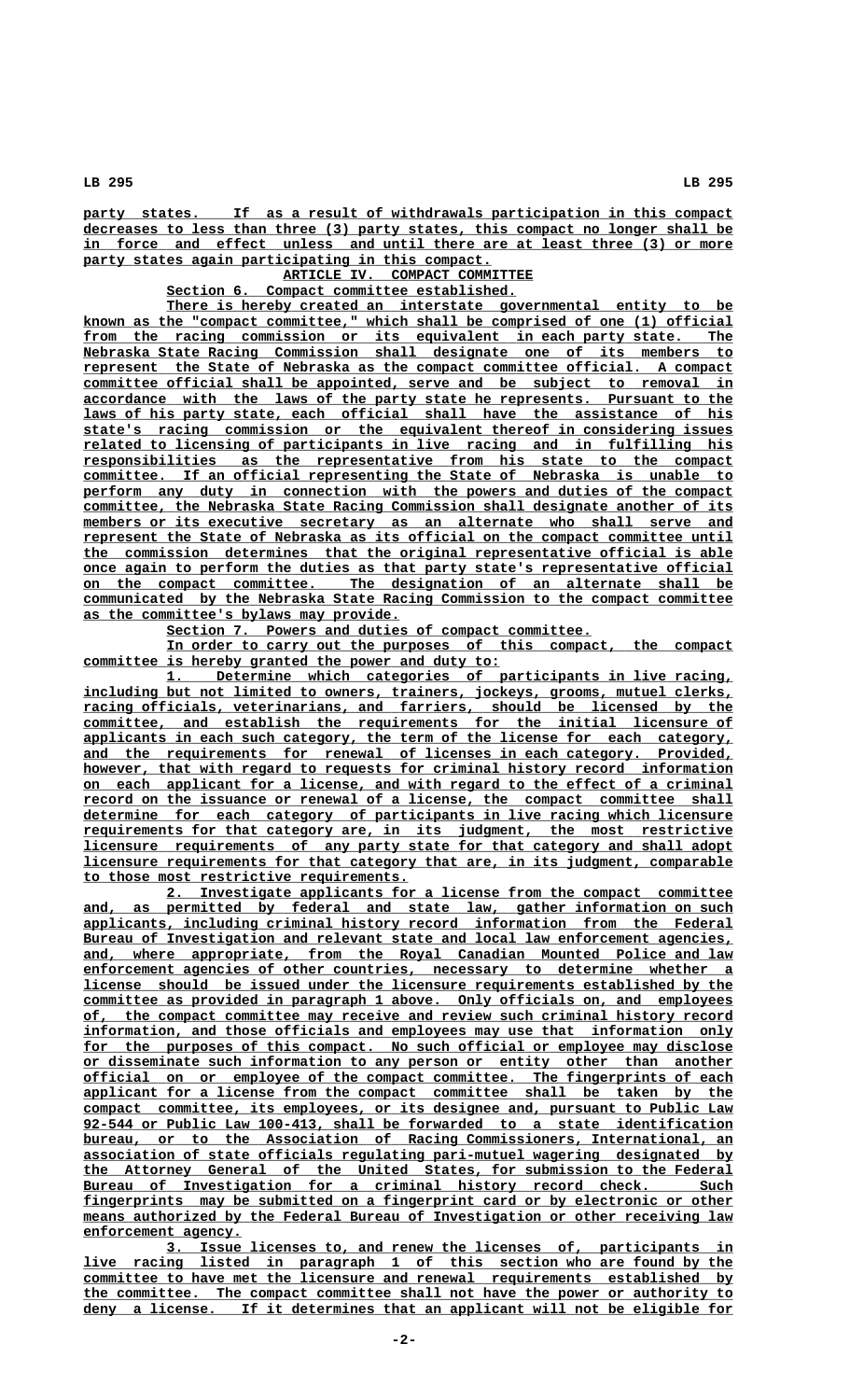**\_\_\_\_\_\_\_\_\_\_\_\_\_\_\_\_\_\_\_\_\_\_\_\_\_\_\_\_\_\_\_\_\_\_\_\_\_\_\_\_\_\_\_\_\_\_\_\_\_\_\_\_\_\_\_\_\_\_\_\_\_\_\_\_\_\_\_\_\_\_\_\_\_\_\_\_\_\_ the issuance or renewal of a compact committee license, the compact committee \_\_\_\_\_\_\_\_\_\_\_\_\_\_\_\_\_\_\_\_\_\_\_\_\_\_\_\_\_\_\_\_\_\_\_\_\_\_\_\_\_\_\_\_\_\_\_\_\_\_\_\_\_\_\_\_\_\_\_\_\_\_\_\_\_\_\_\_\_\_\_\_\_\_\_\_\_\_ shall notify the applicant that it will not be able to process his application \_\_\_\_\_\_\_\_\_\_\_\_\_\_\_\_\_\_\_\_\_\_\_\_\_\_\_\_\_\_\_\_\_\_\_\_\_\_\_\_\_\_\_\_\_\_\_\_\_\_\_\_\_\_\_\_\_\_\_\_\_\_\_\_\_\_\_\_\_\_\_\_\_\_\_\_\_\_ further. Such notification does not constitute and shall not be considered to \_\_\_\_\_\_\_\_\_\_\_\_\_\_\_\_\_\_\_\_\_\_\_\_\_\_\_\_\_\_\_\_\_\_\_\_\_\_\_\_\_\_\_\_\_\_\_\_\_\_\_\_\_\_\_\_\_\_\_\_\_\_\_\_\_\_\_\_\_\_\_\_\_\_\_\_\_\_ be the denial of a license. Any such applicant shall have the right to** present additional evidence to, and to be heard by, the compact committee, but  **\_\_\_\_\_\_\_\_\_\_\_\_\_\_\_\_\_\_\_\_\_\_\_\_\_\_\_\_\_\_\_\_\_\_\_\_\_\_\_\_\_\_\_\_\_\_\_\_\_\_\_\_\_\_\_\_\_\_\_\_\_\_\_\_\_\_\_\_\_\_\_\_\_\_\_\_\_\_ the final decision on issuance or renewal of the license shall be made by the \_\_\_\_\_\_\_\_\_\_\_\_\_\_\_\_\_\_\_\_\_\_\_\_\_\_\_\_\_\_\_\_\_\_\_\_\_\_\_\_\_\_\_\_\_\_\_\_\_\_\_\_\_\_\_\_\_\_\_\_\_\_\_\_\_\_\_\_\_\_\_\_\_\_\_\_\_\_ compact committee using the requirements established pursuant to paragraph 1 \_\_\_\_\_\_\_\_\_\_\_\_\_\_\_\_ of this section.**

 **\_\_\_\_\_\_\_\_\_\_\_\_\_\_\_\_\_\_\_\_\_\_\_\_\_\_\_\_\_\_\_\_\_\_\_\_\_\_\_\_\_\_\_\_\_\_\_\_\_\_\_\_\_\_\_\_\_\_\_\_\_\_\_\_\_\_\_\_ 4. Enter into contracts or agreements with governmental agencies \_\_\_\_\_\_\_\_\_\_\_\_\_\_\_\_\_\_\_\_\_\_\_\_\_\_\_\_\_\_\_\_\_\_\_\_\_\_\_\_\_\_\_\_\_\_\_\_\_\_\_\_\_\_\_\_\_\_\_\_\_\_\_\_\_\_\_\_\_\_\_\_\_\_\_\_\_\_ and with nongovernmental persons to provide personal services for its** activities and such other services as may be necessary to effectuate  **\_\_\_\_\_\_\_\_\_\_\_\_\_\_\_\_\_\_\_\_\_\_\_\_\_ purposes of this compact.**

> **\_\_\_\_\_\_\_\_\_\_\_\_\_\_\_\_\_\_\_\_\_\_\_\_\_\_\_\_\_\_\_\_\_\_\_\_\_\_\_\_\_\_\_\_\_\_\_\_\_\_\_\_\_\_\_\_\_\_\_\_\_\_\_\_\_\_\_\_ 5. Create, appoint, and abolish those offices, employments, and** positions, including an executive director, as it deems necessary for the purposes of this compact, prescribe their powers, duties and qualifications, hire persons to fill those offices, employments and positions, and provide for  **\_\_\_\_\_\_\_\_\_\_\_\_\_\_\_\_\_\_\_\_\_\_\_\_\_\_\_\_\_\_\_\_\_\_\_\_\_\_\_\_\_\_\_\_\_\_\_\_\_\_\_\_\_\_\_\_\_\_\_\_\_\_\_\_\_\_\_\_\_\_\_\_\_\_\_\_\_\_ the removal, term, tenure, compensation, fringe benefits, retirement benefits \_\_\_\_\_\_\_\_\_\_\_\_\_\_\_\_\_\_\_\_\_\_\_\_\_\_\_\_\_\_\_\_\_\_\_\_\_\_\_\_\_\_\_\_\_\_\_\_\_\_\_\_\_\_\_\_\_\_\_\_\_\_\_\_\_\_\_\_\_\_\_\_\_\_\_\_\_\_ and other conditions of employment of its officers, employees and other positions. \_\_\_\_\_\_\_\_\_\_**

> **\_\_\_\_\_\_\_\_\_\_\_\_\_\_\_\_\_\_\_\_\_\_\_\_\_\_\_\_\_\_\_\_\_\_\_\_\_\_\_\_\_\_\_\_\_\_\_\_\_\_\_\_\_\_\_\_\_\_\_\_\_\_\_\_\_\_\_\_ 6. Borrow, accept, or contract for the services of personnel from** any state, the United States, or any other governmental agency, or from any  **\_\_\_\_\_\_\_\_\_\_\_\_\_\_\_\_\_\_\_\_\_\_\_\_\_\_\_\_\_\_\_\_\_\_\_\_\_\_\_\_\_\_\_\_\_\_\_\_\_\_\_\_\_\_\_ person, firm, association, corporation or other entity.**

> **\_\_\_\_\_\_\_\_\_\_\_\_\_\_\_\_\_\_\_\_\_\_\_\_\_\_\_\_\_\_\_\_\_\_\_\_\_\_\_\_\_\_\_\_\_\_\_\_\_\_\_\_\_\_\_\_\_\_\_\_\_\_\_\_\_\_\_\_ 7. Acquire, hold, and dispose of real and personal property by \_\_\_\_\_\_\_\_\_\_\_\_\_\_\_\_\_\_\_\_\_\_\_\_\_\_\_\_\_\_\_\_\_\_\_\_\_\_\_\_\_\_\_\_\_\_\_\_\_\_\_\_\_\_\_\_\_\_\_\_\_\_\_\_\_\_\_\_\_\_\_\_\_\_\_\_\_\_ gift, purchase, lease, license, or in other similar manner, in furtherance of \_\_\_\_\_\_\_\_\_\_\_\_\_\_\_\_\_\_\_\_\_\_\_\_\_\_\_\_\_ the purposes of this compact.**

> **\_\_\_\_\_\_\_\_\_\_\_\_\_\_\_\_\_\_\_\_\_\_\_\_\_\_\_\_\_\_\_\_\_\_\_\_\_\_\_\_\_\_\_\_\_\_\_\_\_\_\_\_\_\_\_\_\_\_\_\_\_\_\_\_\_\_\_\_ 8. Charge a fee to each applicant for an initial license or renewal \_\_\_\_\_\_\_\_\_\_\_\_\_ of a license.**

 **\_\_\_\_\_\_\_\_\_\_\_\_\_\_\_\_\_\_\_\_\_\_\_\_\_\_\_\_\_\_\_\_\_\_\_\_\_\_\_\_\_\_\_\_\_\_\_\_\_\_\_\_\_\_\_\_\_\_\_\_\_\_\_\_\_ 9. Receive other funds through gifts, grants and appropriations.**

Section 8. Voting requirements.

 **\_\_\_\_\_\_\_\_\_\_\_\_\_\_\_\_\_\_\_\_\_\_\_\_\_\_\_\_\_\_\_\_\_\_\_\_\_\_\_\_\_\_\_\_\_\_\_\_\_\_\_\_\_\_\_\_\_\_\_\_\_\_\_\_\_\_\_\_ A. Each official shall be entitled to one (1) vote on the compact committee. \_\_\_\_\_\_\_\_\_\_**

**B.** All action taken by the compact committee with regard to the  **\_\_\_\_\_\_\_\_\_\_\_\_\_\_\_\_\_\_\_\_\_\_\_\_\_\_\_\_\_\_\_\_\_\_\_\_\_\_\_\_\_\_\_\_\_\_\_\_\_\_\_\_\_\_\_\_\_\_\_\_\_\_\_\_\_\_\_\_\_\_\_\_\_\_\_\_\_\_ addition of party states as provided in Section 3, the licensure of** participants in live racing, and the receipt and disbursement of funds shall  **\_\_\_\_\_\_\_\_\_\_\_\_\_\_\_\_\_\_\_\_\_\_\_\_\_\_\_\_\_\_\_\_\_\_\_\_\_\_\_\_\_\_\_\_\_\_\_\_\_\_\_\_\_\_\_\_\_\_\_\_\_\_\_\_\_\_\_\_\_\_\_\_\_\_\_\_\_\_ require a majority vote of the total number of officials (or their alternates) \_\_\_\_\_\_\_\_\_\_\_\_\_\_\_\_\_\_\_\_\_\_\_\_\_\_\_\_\_\_\_\_\_\_\_\_\_\_\_\_\_\_\_\_\_\_\_\_\_\_\_\_\_\_\_\_\_\_\_\_\_\_\_\_\_\_\_\_\_\_\_\_\_\_\_\_\_\_ on the committee. All other action by the compact committee shall require a**  $majority$  vote of those officials (or their alternates) present and voting.</u>

 **\_\_\_\_\_\_\_\_\_\_\_\_\_\_\_\_\_\_\_\_\_\_\_\_\_\_\_\_\_\_\_\_\_\_\_\_\_\_\_\_\_\_\_\_\_\_\_\_\_\_\_\_\_\_\_\_\_\_\_\_\_\_\_\_\_\_\_\_ C. No action of the compact committee may be taken unless a quorum \_\_\_\_\_\_\_\_\_\_\_\_\_\_\_\_\_\_\_\_\_\_\_\_\_\_\_\_\_\_\_\_\_\_\_\_\_\_\_\_\_\_\_\_\_\_\_\_\_\_\_\_\_\_\_\_\_\_\_\_\_\_\_\_\_\_\_\_\_\_\_\_\_\_\_\_\_\_ is present. A majority of the officials (or their alternates) on the compact \_\_\_\_\_\_\_\_\_\_\_\_\_\_\_\_\_\_\_\_\_\_\_\_\_\_\_\_\_\_\_\_\_\_\_\_ committee shall constitute a quorum.**

 **\_\_\_\_\_\_\_\_\_\_\_\_\_\_\_\_\_\_\_\_\_\_\_\_\_\_\_\_\_\_\_\_\_\_\_\_\_\_\_\_\_\_ Section 9. Administration and management.**

The compact committee shall elect annually from among its  $m$ embers a chairman, a vice-chairman, and a secretary/treasurer.

 **\_\_\_\_\_\_\_\_\_\_\_\_\_\_\_\_\_\_\_\_\_\_\_\_\_\_\_\_\_\_\_\_\_\_\_\_\_\_\_\_\_\_\_\_\_\_\_\_\_\_\_\_\_\_\_\_\_\_\_\_\_\_\_\_\_\_\_\_ B. The compact committee shall adopt bylaws for the conduct of its** business by a two-thirds vote of the total number of officials (or their  **\_\_\_\_\_\_\_\_\_\_\_\_\_\_\_\_\_\_\_\_\_\_\_\_\_\_\_\_\_\_\_\_\_\_\_\_\_\_\_\_\_\_\_\_\_\_\_\_\_\_\_\_\_\_\_\_\_\_\_\_\_\_\_\_\_\_\_\_\_\_\_\_\_\_\_\_\_\_ alternates) on the committee at that time and shall have the power by the same** vote to amend and rescind these bylaws. The committee shall publish its bylaws in convenient form and shall file a copy thereof and a copy of any  **\_\_\_\_\_\_\_\_\_\_\_\_\_\_\_\_\_\_\_\_\_\_\_\_\_\_\_\_\_\_\_\_\_\_\_\_\_\_\_\_\_\_\_\_\_\_\_\_\_\_\_\_\_\_\_\_\_\_\_\_\_\_\_\_\_\_\_\_\_\_\_\_\_\_\_\_\_\_ amendments thereto with the secretary of state or equivalent agency of each of \_\_\_\_\_\_\_\_\_\_\_\_\_\_\_\_\_ the party states.**

 **\_\_\_\_\_\_\_\_\_\_\_\_\_\_\_\_\_\_\_\_\_\_\_\_\_\_\_\_\_\_\_\_\_\_\_\_\_\_\_\_\_\_\_\_\_\_\_\_\_\_\_\_\_\_\_\_\_\_\_\_\_\_\_\_\_\_\_\_ C. The compact committee may delegate the day-to-day management and \_\_\_\_\_\_\_\_\_\_\_\_\_\_\_\_\_\_\_\_\_\_\_\_\_\_\_\_\_\_\_\_\_\_\_\_\_\_\_\_\_\_\_\_\_\_\_\_\_\_\_\_\_\_\_\_\_\_\_\_\_\_\_\_\_\_\_\_\_\_\_\_\_\_\_\_\_\_ administration of its duties and responsibilities to an executive director and \_\_\_\_\_\_\_\_\_\_\_\_\_\_\_\_\_\_ his support staff.**

 **\_\_\_\_\_\_\_\_\_\_\_\_\_\_\_\_\_\_\_\_\_\_\_\_\_\_\_\_\_\_\_\_\_\_\_\_\_\_\_\_\_\_\_\_\_\_\_\_\_\_\_\_\_\_\_\_\_\_\_\_\_\_\_\_\_\_\_\_ D. Employees of the compact committee shall be considered governmental employees. \_\_\_\_\_\_\_\_\_\_\_\_\_\_\_\_\_\_\_\_\_\_\_**

 **\_\_\_\_\_\_\_\_\_\_\_\_\_\_\_\_\_\_\_\_\_\_\_\_\_\_\_\_\_\_\_\_\_\_\_\_\_\_\_\_\_\_\_\_\_\_\_\_\_\_\_\_\_\_\_\_\_\_\_\_\_\_\_\_\_\_\_\_ Section 10. Immunity from liability for performance of official \_\_\_\_\_\_\_\_\_\_\_\_\_\_\_\_\_\_\_\_\_\_\_\_\_\_\_\_ responsibilities and duties.**

 **\_\_\_\_\_\_\_\_\_\_\_\_\_\_\_\_\_\_\_\_\_\_\_\_\_\_\_\_\_\_\_\_\_\_\_\_\_\_\_\_\_\_\_\_\_\_\_\_\_\_\_\_\_\_\_\_\_\_\_\_\_\_\_\_\_\_\_\_ No official of a party state or employee of the compact committee \_\_\_\_\_\_\_\_\_\_\_\_\_\_\_\_\_\_\_\_\_\_\_\_\_\_\_\_\_\_\_\_\_\_\_\_\_\_\_\_\_\_\_\_\_\_\_\_\_\_\_\_\_\_\_\_\_\_\_\_\_\_\_\_\_\_\_\_\_\_\_\_\_\_\_\_\_\_ shall be held personally liable for any good faith act or omission that occurs \_\_\_\_\_\_\_\_\_\_\_\_\_\_\_\_\_\_\_\_\_\_\_\_\_\_\_\_\_\_\_\_\_\_\_\_\_\_\_\_\_\_\_\_\_\_\_\_\_\_\_\_\_\_\_\_\_\_\_\_\_\_\_\_\_\_\_\_\_\_\_\_\_\_\_\_\_\_ during the performance and within the scope of his responsibilities and duties \_\_\_\_\_\_\_\_\_\_\_\_\_\_\_\_\_\_\_ under this compact.**

 **\_\_\_\_\_\_\_\_\_\_\_\_\_\_\_\_\_\_\_\_\_\_\_\_\_\_\_\_\_\_\_\_\_\_\_\_\_\_\_\_\_\_\_\_\_\_\_\_\_\_\_\_\_\_\_\_\_\_\_ ARTICLE V. RIGHTS AND RESPONSIBILITIES OF EACH PARTY STATE**

 **\_\_\_\_\_\_\_\_\_\_\_\_\_\_\_\_\_\_\_\_\_\_\_\_\_\_\_\_\_\_\_\_\_\_\_\_\_\_\_\_\_\_\_\_\_\_\_\_\_\_\_\_\_\_\_\_\_\_\_\_\_ Section 11. Rights and responsibilities of each party state.**

 **\_\_\_\_\_\_\_\_\_\_\_\_\_\_\_\_\_\_\_\_\_\_\_\_\_\_\_\_\_\_\_\_\_\_\_\_\_\_\_\_\_\_\_\_\_\_\_ A. By enacting this compact, each party state:**

 **\_\_\_\_\_\_\_\_\_\_\_\_\_\_\_\_\_\_\_\_\_\_\_\_\_\_\_\_\_\_\_\_\_\_\_\_\_\_\_\_\_\_\_\_\_\_\_\_\_\_\_\_\_\_\_\_\_\_\_\_\_\_\_\_\_\_\_\_ 1. Agrees (i) to accept the decisions of the compact committee \_\_\_\_\_\_\_\_\_\_\_\_\_\_\_\_\_\_\_\_\_\_\_\_\_\_\_\_\_\_\_\_\_\_\_\_\_\_\_\_\_\_\_\_\_\_\_\_\_\_\_\_\_\_\_\_\_\_\_\_\_\_\_\_\_\_\_\_\_\_\_\_\_\_\_\_\_\_ regarding the issuance of compact committee licenses to participants in live \_\_\_\_\_\_\_\_\_\_\_\_\_\_\_\_\_\_\_\_\_\_\_\_\_\_\_\_\_\_\_\_\_\_\_\_\_\_\_\_\_\_\_\_\_\_\_\_\_\_\_\_\_\_\_\_\_\_\_\_\_\_\_\_\_\_\_\_\_\_\_\_\_\_\_\_\_\_ racing pursuant to the committee's licensure requirements, and (ii) to \_\_\_\_\_\_\_\_\_\_\_\_\_\_\_\_\_\_\_\_\_\_\_\_\_\_\_\_\_\_\_\_\_\_\_\_\_\_\_\_\_\_\_\_\_\_\_\_\_\_\_\_\_\_\_\_\_\_\_\_\_\_\_\_\_\_\_\_\_\_\_\_\_\_\_\_\_\_ reimburse or otherwise pay the expenses of its official representative on the <u>compact committee or his alternate.</u><br>2. Agrees not to treat** 

 **\_\_\_\_\_\_\_\_\_\_\_\_\_\_\_\_\_\_\_\_\_\_\_\_\_\_\_\_\_\_\_\_\_\_\_\_\_\_\_\_\_\_\_\_\_\_\_\_\_\_\_\_\_\_\_\_\_\_\_\_\_\_\_\_\_\_\_\_ 2. Agrees not to treat a notification to an applicant by the \_\_\_\_\_\_\_\_\_\_\_\_\_\_\_\_\_\_\_\_\_\_\_\_\_\_\_\_\_\_\_\_\_\_\_\_\_\_\_\_\_\_\_\_\_\_\_\_\_\_\_\_\_\_\_\_\_\_\_\_\_\_\_\_\_\_\_\_\_\_\_\_\_\_\_\_\_\_ compact committee under paragraph 3 of Section 7 that the compact committee \_\_\_\_\_\_\_\_\_\_\_\_\_\_\_\_\_\_\_\_\_\_\_\_\_\_\_\_\_\_\_\_\_\_\_\_\_\_\_\_\_\_\_\_\_\_\_\_\_\_\_\_\_\_\_\_\_\_\_\_\_\_\_\_\_\_\_\_\_\_\_\_\_\_\_\_\_\_ will not be able to process his application further as the denial of a**